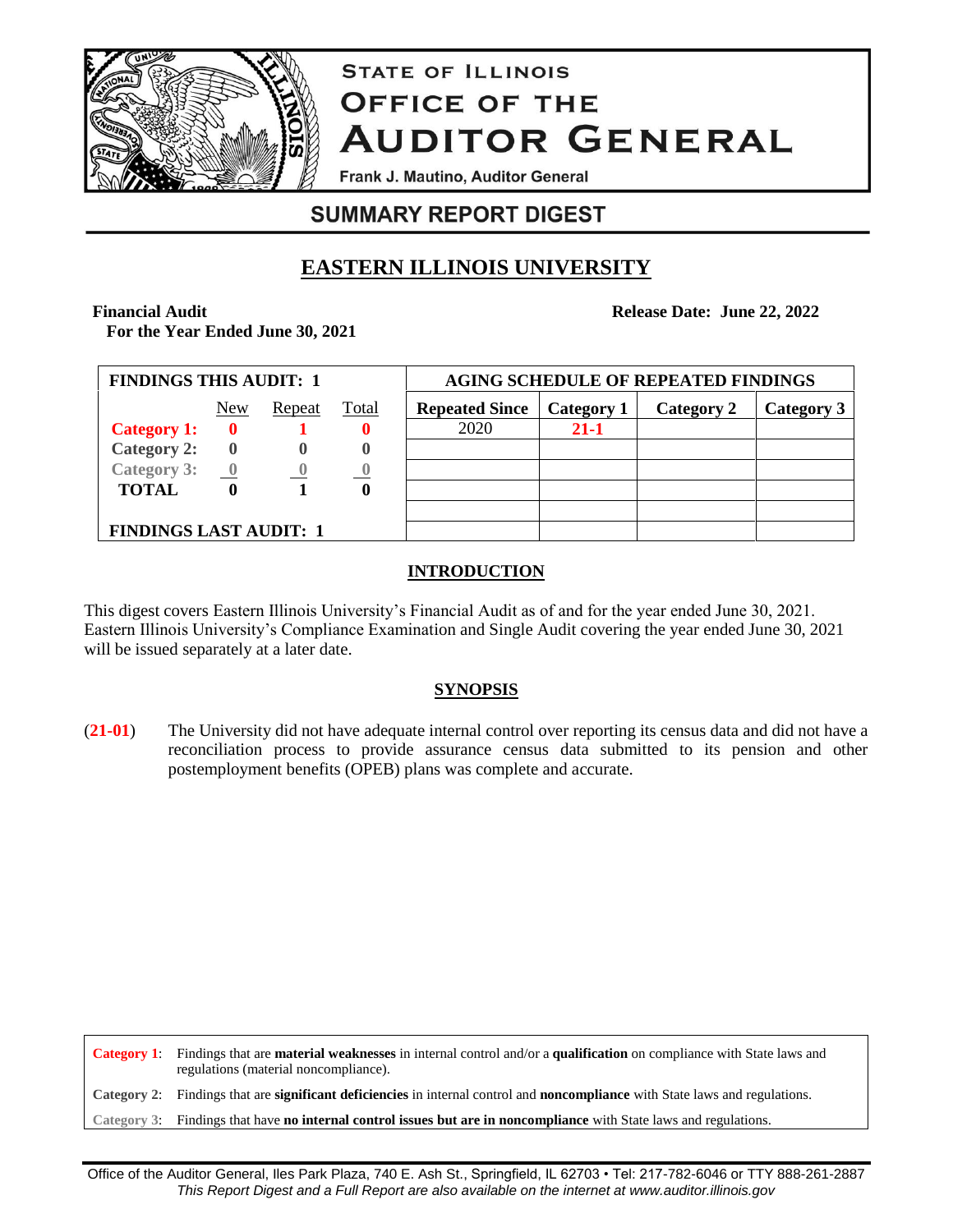#### EASTERN ILLINOIS UNIVERSITY FINANCIAL AUDIT For The Year Ended June 30, 2021

|                                                                 | 2021                    | 2020              |
|-----------------------------------------------------------------|-------------------------|-------------------|
| Assets and Deferred Outflows of Resources                       |                         |                   |
|                                                                 | 32,767,764<br>\$.       | 20,590,938<br>\$  |
|                                                                 | 13,444,321              | 12,495,530        |
|                                                                 | 6,911,802               | 5,811,100         |
|                                                                 | 82,153                  | 119,423           |
|                                                                 | 20,199,751              | 16,848,953        |
|                                                                 | 4,392,877               | 4,900,249         |
|                                                                 | 1,235,721               | 1,433,205         |
|                                                                 | 224,908,571             | 236,460,211       |
|                                                                 | 1,018,087               | 7,654,370         |
|                                                                 | 2,100,397               | 880,514           |
|                                                                 | 307,061,444             | 307,194,493       |
| Liabilities and Deferred Inflows of Resources                   |                         |                   |
|                                                                 | 7,376,247               | 7,410,205         |
|                                                                 | 8,860,303               | 4,927,034         |
|                                                                 | 6,437,323               | 6,971,499         |
|                                                                 | 82,988,373              | 86,894,652        |
|                                                                 | 2,805,909               | 4,509,052         |
|                                                                 | 108,468,155             | 110,712,442       |
| Net Position                                                    |                         |                   |
|                                                                 | 156,259,077             | 162,858,218       |
|                                                                 | 6,276,056               | 5,265,422         |
|                                                                 | 16,571,829              | 15,272,424        |
|                                                                 | 19,486,327              | 13,085,987        |
|                                                                 | \$198,593,289           | \$196,482,051     |
|                                                                 |                         |                   |
| <b>REVENUES, EXPENSES, AND CHANGES IN NET POSITION</b>          | 2021                    | 2020              |
| Revenues                                                        |                         |                   |
|                                                                 | 27,307,661<br>\$        | \$<br>29,483,534  |
|                                                                 | 41,432,300              | 41,432,300        |
|                                                                 |                         |                   |
|                                                                 | 21,279,318              | 20,698,217        |
|                                                                 | 67,750,670              | 57,624,824        |
|                                                                 | 37,749,230              | 29,348,358        |
|                                                                 | 6,307,650               | 9,994,804         |
|                                                                 | 201,826,829             | 188,582,037       |
|                                                                 |                         |                   |
|                                                                 | 88,808,944              | 67,996,118        |
|                                                                 | 18,556,815              | 16,529,624        |
|                                                                 | 14,435,922              | 8,555,507         |
|                                                                 | 24,685,094              | 25,065,087        |
|                                                                 | 1,343,976               | 1,966,000         |
|                                                                 | 13,596,441              | 12,380,491        |
|                                                                 | 39,785,239              | 57,683,212        |
|                                                                 | 201,212,431             | 190,176,039       |
| Expenses                                                        | $\mathbb{S}$<br>614,398 | \$<br>(1,594,002) |
|                                                                 |                         |                   |
| UNIVERSITY PRESIDENT<br>During Audit Period: Dr. David Glassman |                         |                   |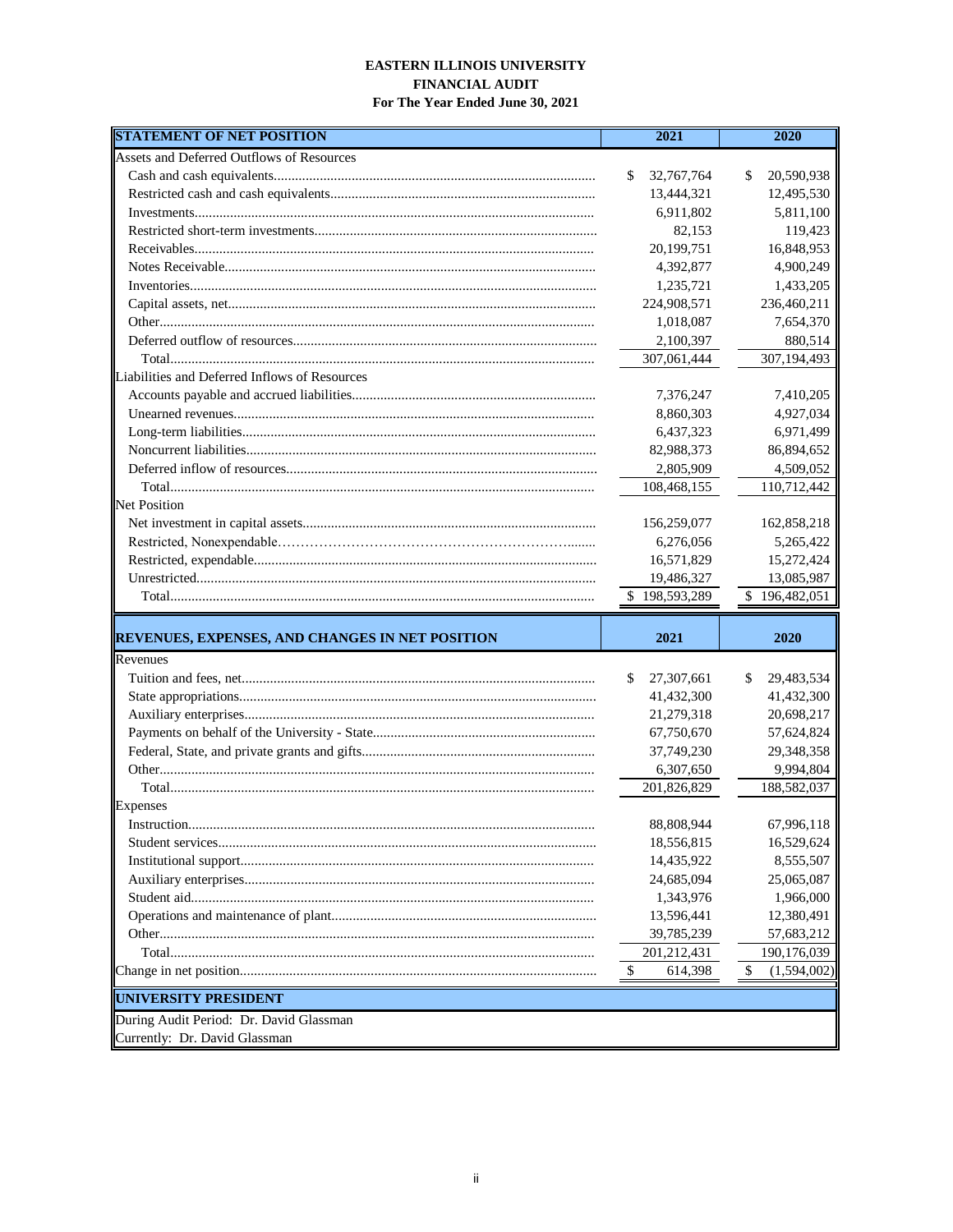#### **FINDINGS, CONCLUSIONS, AND RECOMMENDATIONS**

#### **INADEQUATE INTERNAL CONTROLS OVER CENSUS DATA**

Eastern Illinois University (University) did not have adequate internal control over reporting its census data and did not have a reconciliation process to provide assurance census data submitted to its pension and other postemployment benefits (OPEB) plans was complete and accurate.

During testing, some of the more significant issues we noted include the following:

• The University had not performed an initial complete reconciliation of its census data recorded by SURS and CMS to its internal records to establish a base year of complete and accurate data.

 We noted 31 of 537 (6%) instructors were deemed ineligible by the University, when they should have been reported to SURS. SURS determined the total potential impact to each instructor's total service credit to be that could be off by .25 to 6 years. (Finding 1, pages 5-8)

We recommended the University continue to implement controls to ensure census data events are timely and accurately reported to SURS. Further, we recommended the University continue to work with SURS to annually reconcile its active members' census data from its underlying records to a report of census data submitted to SURS' actuary and CMS' actuary. Finally, we recommended the University work with SURS and CMS to identify and address any unremitted or erroneously remitted employee and, if applicable, employer contributions related to these events.

The University agreed with the recommendation.

#### **AUDITOR'S OPINION**

The auditors stated the financial statements of the University as of and for the year ended June 30, 2021, are fairly stated in all material respects.

**Internal controls over census data need improvement**

**An initial complete reconciliation had not been performed**

**Instructors were deemed ineligible when they should have been reported to SURS**

**University agreed**